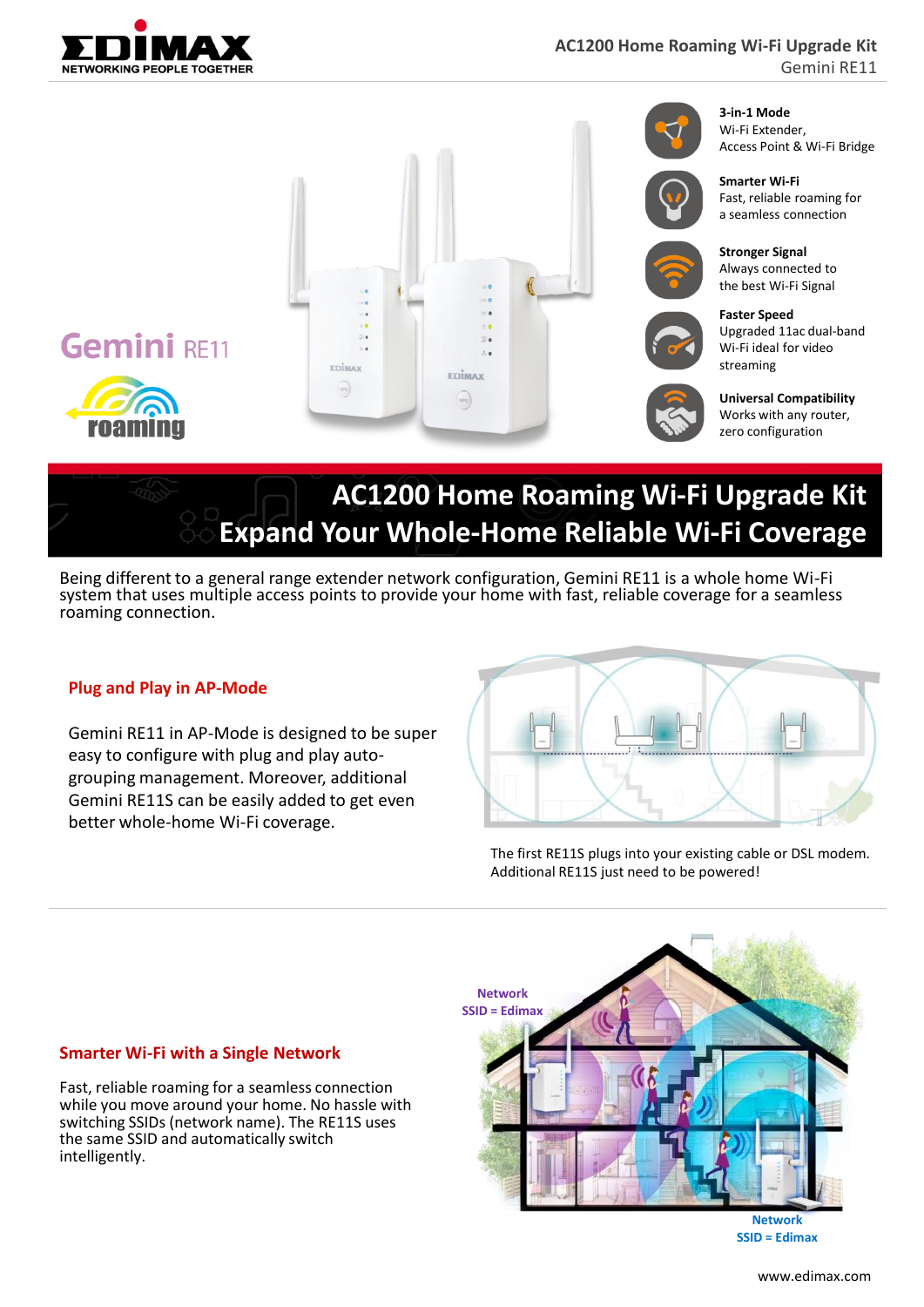

#### **Stronger Signal for Connected Homes**

RE11S extenders keep detecting the Wi-Fi signal quality for your Wi-Fi devices, and ensure they're always connected to the best Wi-Fi signal.



### **Faster 802.11ac Speeds Ideal for Streaming**

Upgrade your single-band 2.4GHz Wi-Fi to 802.11ac dual-band Wi-Fi with 5GHz ideal for video streaming. Get the latest 11ac technology with high-speed capacity up to 1200Mbps (N300 + AC867Mbps), and extend both 2.4GHz and 5GHz wireless connections at the same time.



#### **Upgrade for Your Home 11n Router to 11ac**

Just plug in the Edimax RE11S to upgrade your single-band 2.4GHz Wi-Fi to dual-band with better coverage, without replacing your router and with zero configuration required.



#### **Smart iQ Setup**

Features user-friendly browser-based iQ Setup for smart, automatic and quick installation. iQ Setup automatically detects the available Wi-Fi networks nearby and helps you establish a connection in a few seconds

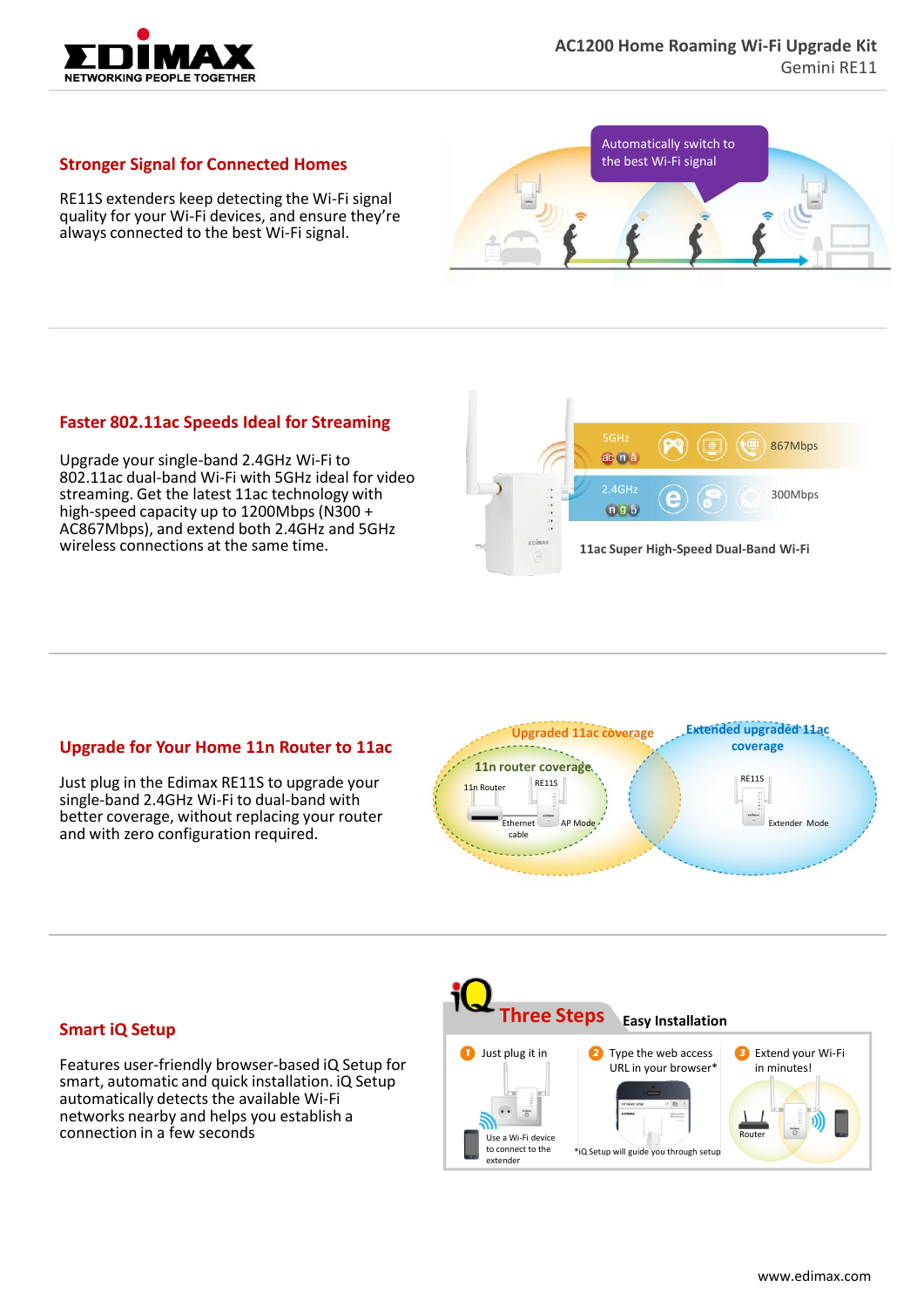

#### **Works with Any Wi-Fi Router**

Universal compatibility that works with any other router, and easy web-based iQ Setup for quick and easy installation.



#### **Detachable Antenna**

Designed with a detachable 3dBi dual-band antenna, to provide flexibility and high performance connections for your wireless network.



#### **Green Wi-Fi Power Switch**

Featuring a new hardware switch to adjust between normal and green Wi-Fi transmit power (the strength of the Wi-Fi signal), or switch off the power with one click. If you only need Wi-Fi in a smaller house, you can switch to green mode to reduce power by 75% and conserve energy.



#### **Friendly Signal-Strength Indicator**

Designed with a signal strength LED which lets you see the Wi-Fi signal strength received from the router\* and guides you to find the best setup location. \*Wi-Fi Extender or Wi-Fi Bridge mode only.



Install the extender where the signal strength LED is off (but not flashing) for optimal Wi-Fi performance.